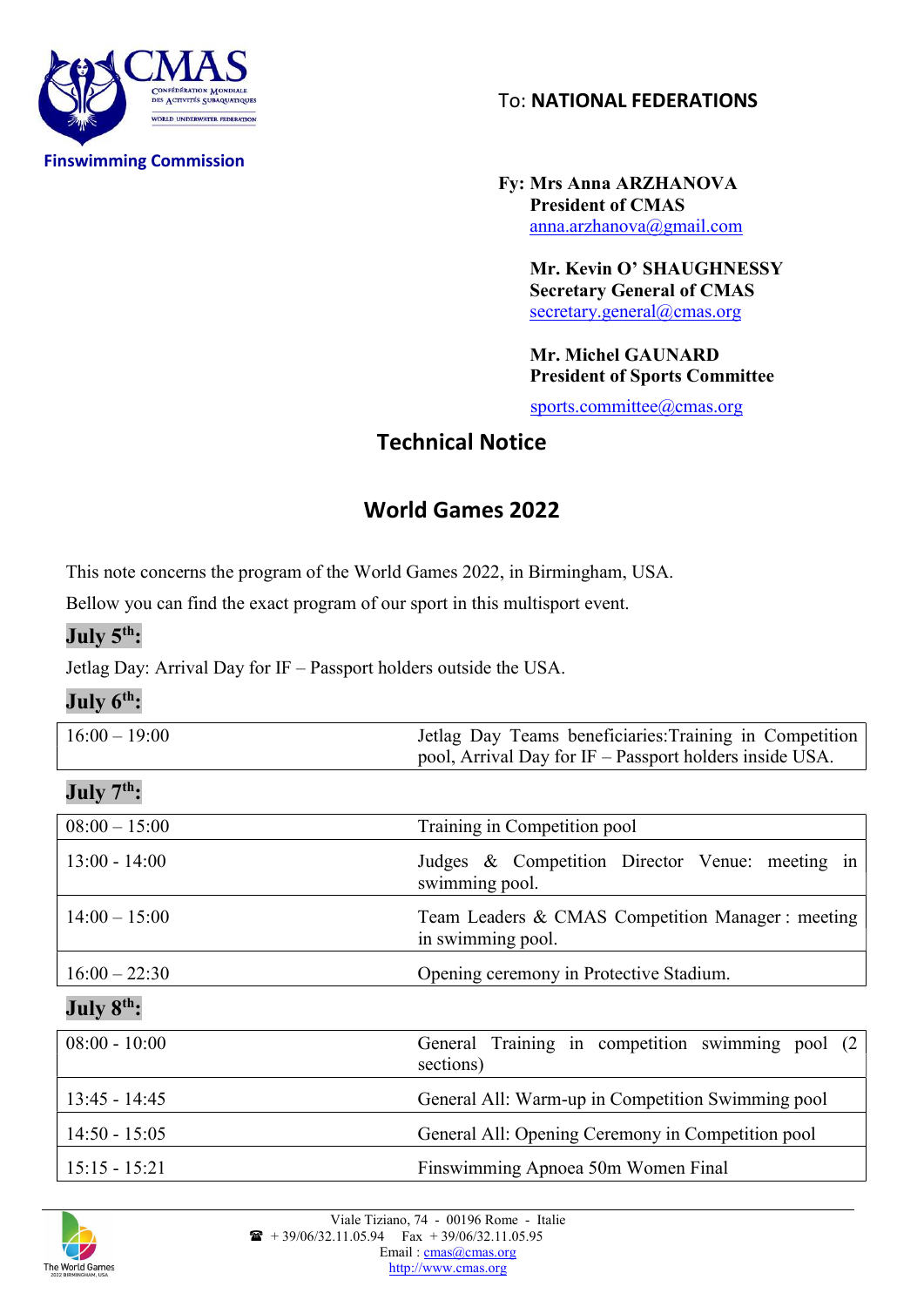| $15:21 - 15:27$        | Finswimming Bi Fins 50m Women Final                                      |
|------------------------|--------------------------------------------------------------------------|
| 15:27 - 15:34          | Finswimming Apnoea 50m Women Award Ceremony                              |
| $15:34 - 15:39$        | Finswimming Surface 100m Men Final                                       |
| 15:39 - 15:47          | Finswimming Bi Fins 50m Women Award Ceremony                             |
| $15:47 - 15:53$        | Finswimming Surface 200m Women Final                                     |
| $15:53 - 16:01$        | Finswimming Surface 100m Men Award Ceremony                              |
| $16:01 - 16:06$        | Finswimming Bi Fins 100m Men Final                                       |
| $16:06 - 16:14$        | Finswimming Surface 200m Women Award Ceremony                            |
| $16:14 - 16:23$        | Finswimming Surface 400m Men Final                                       |
| $16:23 - 16:30$        | Finswimming Bi Fins 100m Men Award Ceremony                              |
| $16:30 - 16:39$        | Finswimming Surface Relay 4x100m Women Final                             |
| $16:39 - 16:46$        | Finswimming Surface 400m Men Award Ceremony                              |
| $16:46 - 16:53$        | Finswimming Surface Relay 4x50m Men Final                                |
| $16:53 - 17:01$        | Finswimming Surface Relay 4x100m Women Award<br>Ceremony                 |
| $17:01 - 17:09$        | Finswimming Surface<br>Relay 4x50m Men<br>Award<br>Ceremony              |
| July 9 <sup>th</sup> : |                                                                          |
| $08:00 - 11:00$        | General all Teams: Training in Competition swimming<br>pool (2 sections) |
| $14:15 - 15:05$        | General All teams: Warm-up in Competition Swimming<br>Pool               |
| $15:15 - 15:20$        | Finswimming Apnoea 50m Men Final                                         |
| $15:20 - 15:26$        | Finswimming Bi Fins 50m Men Final                                        |
| $15:26 - 15:33$        | Finswimming Apnoea 50m Men Award Ceremony                                |
| $15:33 - 15:39$        | Finswimming Surface 100m Women Final                                     |
| $15:39 - 15:46$        | Finswimming Bi Fins 50m Men Award Ceremony                               |
| $15:46 - 15:52$        | Finswimming Surface 200m Men Final                                       |
| $15:52 - 16:00$        | Finswimming Surface 100m Women Award Ceremony                            |
| $16:00 - 16:05$        | Finswimming Bi Fins 100m Women Final                                     |
| $16:06 - 16:13$        | Finswimming Surface 200m Men Award Ceremony                              |
| $16:13 - 16:22$        | Finswimming Surface 400m Women Final                                     |
| $16:22 - 16:29$        | Finswimming Bi Fins 100m Women Award Ceremony                            |
| $16:29 - 16:38$        | Finswimming Surface Relay 4x100m Men Final                               |
| $16:38 - 16:45$        | Finswimming Surface 400m Women Award Ceremony                            |